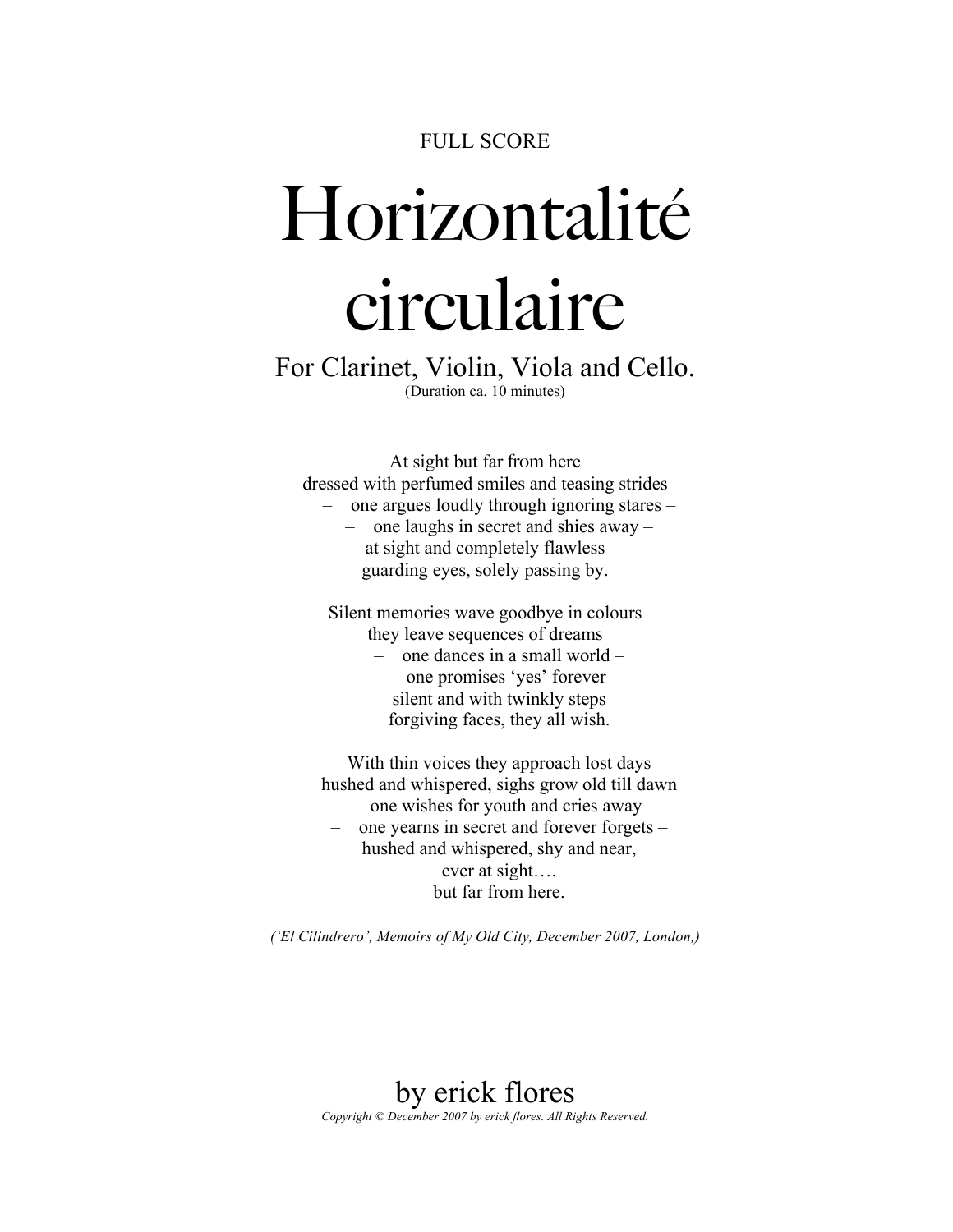





Copyright © December 2007 by erick flores. All Rights Reserved.